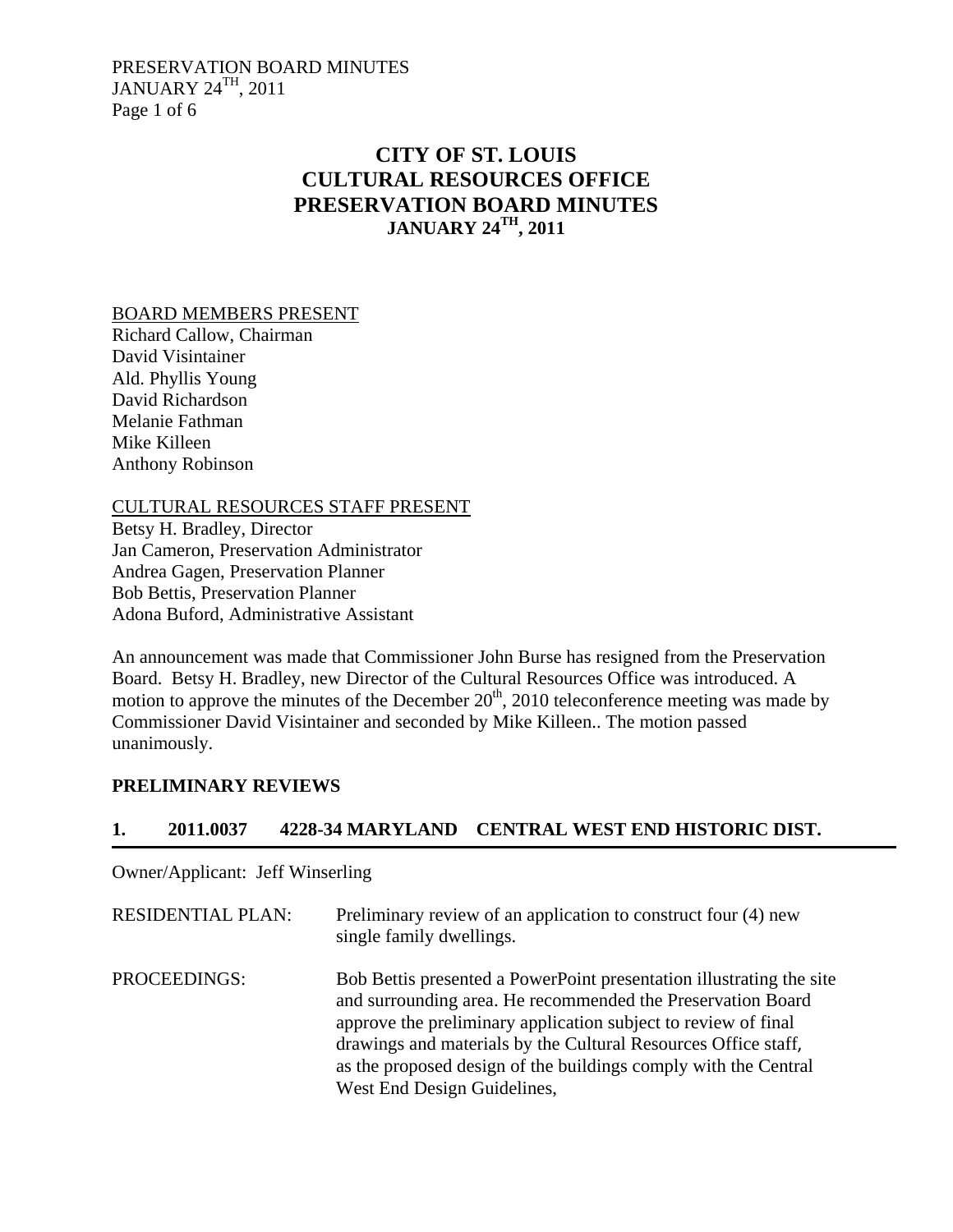| PRESERVATION BOARD MINUTES               |                                                                                                                                                                                                                                                                                                                                                                                  |
|------------------------------------------|----------------------------------------------------------------------------------------------------------------------------------------------------------------------------------------------------------------------------------------------------------------------------------------------------------------------------------------------------------------------------------|
| <b>JANUARY 24TH, 2011</b><br>Page 2 of 6 |                                                                                                                                                                                                                                                                                                                                                                                  |
|                                          | He submitted into the record a site plan, brick samples received<br>from the owner and a letter from the Central West End Association<br>approving the project as submitted.                                                                                                                                                                                                     |
|                                          | Mr. Jeff Winserling, owner and developer of the project testified<br>on his own behalf. He submitted brick samples referred to as<br>IronSpot Brick and site plans.                                                                                                                                                                                                              |
| <b>FINDINGS OF FACT:</b>                 | The Board found that the proposed new construction is<br>in compliance with the Central West End Historic District<br>Standards.                                                                                                                                                                                                                                                 |
| <b>ACTION:</b>                           | It was the decision of the Preservation Board to grant preliminary<br>approval to construct four (4) new single family dwellings with the<br>stipulation that the Cultural Resources Office approve the final<br>construction documents. The motion was made by Commissioner<br>Melanie Fathman and seconded by Commissioner Anthony<br>Robinson. The motion passed unanimously. |

### **2. 2011.0038 4200 BLOCK OF McREE NORTH I-44 HISTORIC DISTRICT**

Owner: Botanical Heights Homes LLC - Brent Crittenden Applicant: Garden District Commission

| <b>RESIDENTIAL PLAN:</b> | Preliminary review of an application to construct thirteen (13)<br>homes on the 4200 Block of McRee Ave, between Tower Grove<br>Ave, on the west and Klemm Ave, on the east.                                                                                                                                                                                                                                                                                                                                   |
|--------------------------|----------------------------------------------------------------------------------------------------------------------------------------------------------------------------------------------------------------------------------------------------------------------------------------------------------------------------------------------------------------------------------------------------------------------------------------------------------------------------------------------------------------|
| PROCEEDINGS:             | Bob Bettis presented a PowerPoint presentation illustrating the site<br>and surrounding area. He recommended the Preservation Board<br>grant preliminary approval subject to the applicant submitting final<br>construction documents to staff for review. The Cultural Resources<br>Office staff feels that the concept generally complies with the<br>North I-44 Local Historic District Standards, Mr. Bettis also<br>submitted into the record a letter of support from the Garden<br>District Commission. |
|                          | Mr. Brent Crittenden, developer, architect and general contractor<br>for Botanical Heights Homes LLC, testified on his own behalf. He<br>submitted photos and elevations.                                                                                                                                                                                                                                                                                                                                      |
|                          | Mr. Tom Pickel, Director of the Garden District Commission,<br>testified in support of the project.                                                                                                                                                                                                                                                                                                                                                                                                            |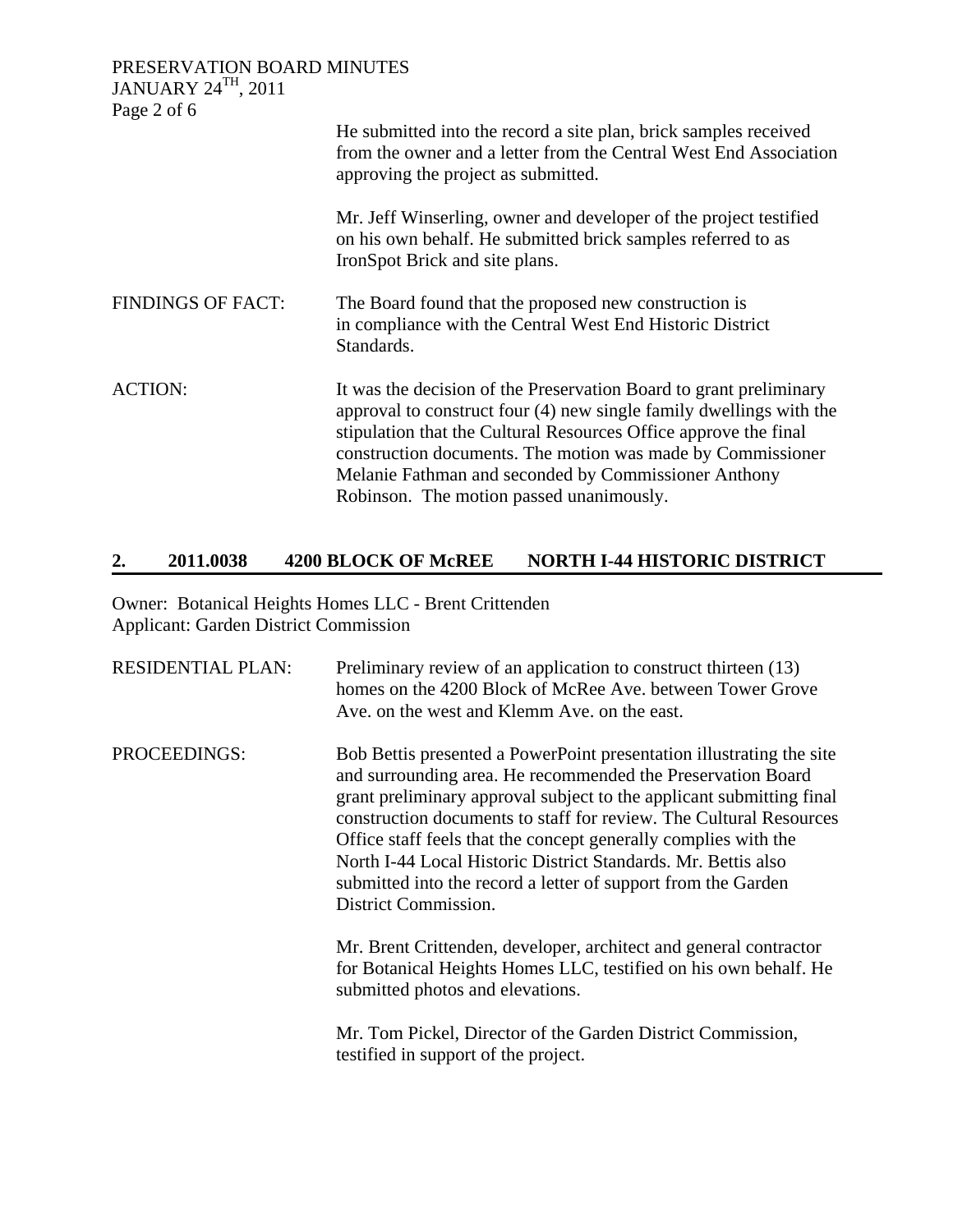PRESERVATION BOARD MINUTES JANUARY 24 $^{\rm TH}$ , 2011

Page 3 of 6

| <b>FINDINGS OF FACT:</b> | The Board found that the proposed new construction is<br>in compliance with the North I-44 Historic District Standards.                                                                                                                                                                                                                                                                               |
|--------------------------|-------------------------------------------------------------------------------------------------------------------------------------------------------------------------------------------------------------------------------------------------------------------------------------------------------------------------------------------------------------------------------------------------------|
| <b>ACTION:</b>           | It was the decision of the Preservation Board to grant preliminary<br>approval for the new construction with the stipulation that the<br>applicant work with Cultural Resources Office on the details prior<br>to approving final construction documents. The motion was made<br>by Commissioner Anthony Robinson, and seconded by<br>Commissioner Melanie Fathman. The motion passed<br>unanimously. |

### **3. 2011.0036 150 VICTOR ST. PRESERVATION REVIEW DISTRICT**  Owner: Rick Hampp

Applicant: R & R Contracting Services, Inc.

| <b>DEMOLITION PLAN:</b>  | Preliminary review to demolish several industrial & commercial<br>buildings.                                                                                                                                                                                                                                                                                                                                                                                                                      |
|--------------------------|---------------------------------------------------------------------------------------------------------------------------------------------------------------------------------------------------------------------------------------------------------------------------------------------------------------------------------------------------------------------------------------------------------------------------------------------------------------------------------------------------|
| PROCEEDINGS:             | Andrea Gagen presented a PowerPoint presentation illustrating the<br>site and surrounding area. She recommended the Preservation<br>Board approve the demolition of the complex, except for the<br>historic three-story building on the north side of the block. The<br>majority of the complex at 150 Victor is considered "Non-<br>Contributing" under the Ordinance definition due to the alterations<br>to most of the historic sections of the property and the lack of<br>historic context. |
|                          | Mr. Rick Hampp of ICON Contracting testified on behalf of the<br>demolition. He stated that the interior of the building is unsafe and<br>referred to the asbestos report he submitted into the record saying<br>it would cost about \$200,000.00 just to remove the asbestos.                                                                                                                                                                                                                    |
|                          | Mr. Dennis Orne of Lapeke & Orne Architects testified in support<br>of the demolition. He stated the building is in quite disrepair.                                                                                                                                                                                                                                                                                                                                                              |
|                          | Mr. Andrew Weil of Landmarks Association of St. Louis testified<br>in opposition to the demolition.                                                                                                                                                                                                                                                                                                                                                                                               |
| <b>FINDINGS OF FACT:</b> | The Board found that the property is located in a Preservation<br>Review District; the project was reviewed under the criteria of<br>Ordinances 64689 and 64832; the buildings are considered sound<br>under definition of the ordinance; all but one of the historic<br>buildings in the complex have been heavily altered; the buildings<br>will require substantial asbestos removal and reuse of the<br>remaining intact historic structure is infeasible as it is unlikely that              |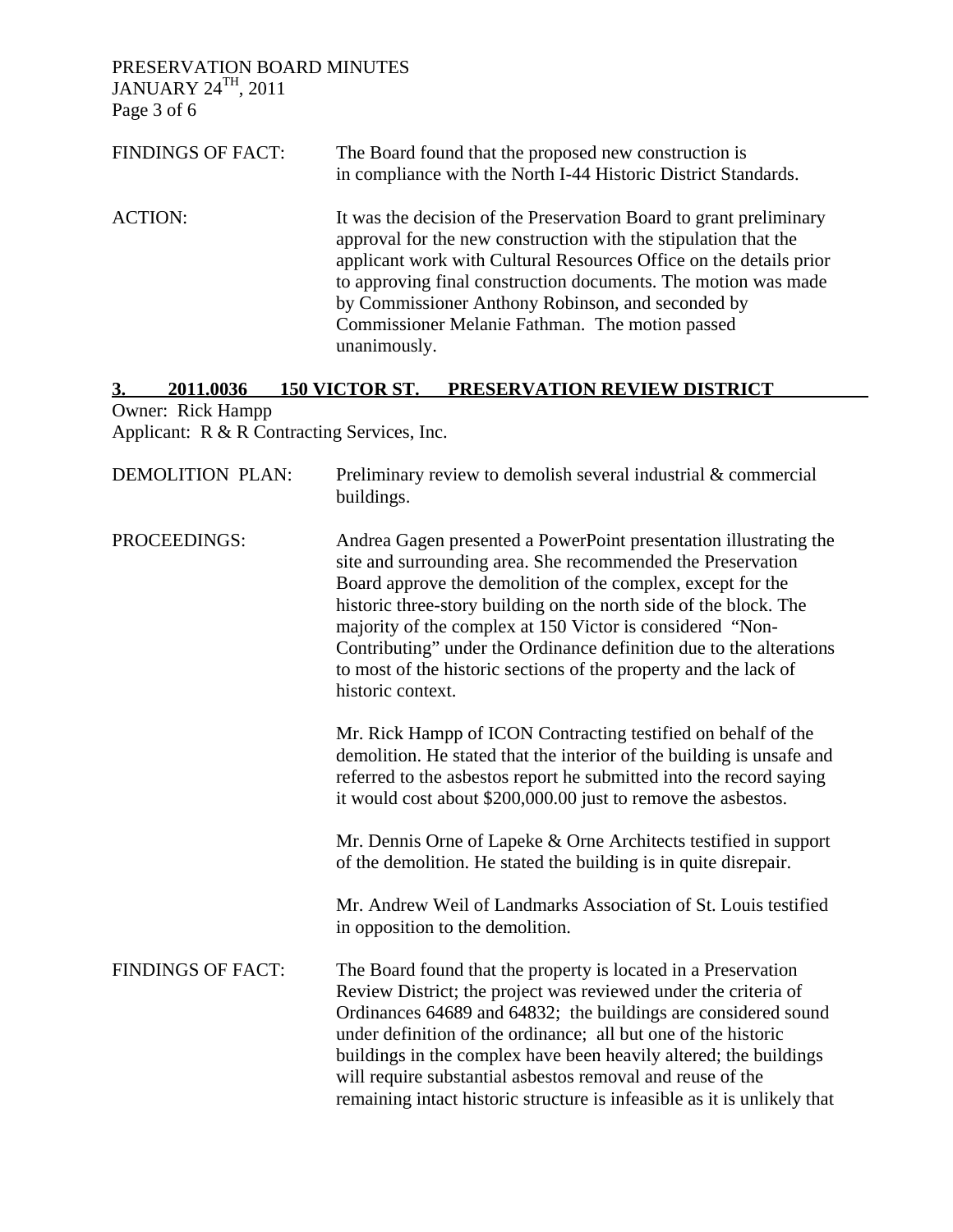| PRESERVATION BOARD MINUTES<br>JANUARY $24$ <sup>TH</sup> , 2011 |                                                                                                                                                                                                                                                               |
|-----------------------------------------------------------------|---------------------------------------------------------------------------------------------------------------------------------------------------------------------------------------------------------------------------------------------------------------|
| Page 4 of 6                                                     |                                                                                                                                                                                                                                                               |
|                                                                 | it or the complex could be listed in the National Register of<br>Historic Places.                                                                                                                                                                             |
| <b>ACTION:</b>                                                  | It was the decision of the Preservation Board to grant preliminary<br>approval of the entire complex for demolition. The motion was<br>made by Commissioner Phyllis Young and seconded by<br>Commissioner David Richardson. The motion passed<br>unanimously. |

# **NEW APPLICATION**

# **4. 2011.0039 3958 RUSSELL BLVD. SHAW HISTORIC DISTRICT**

Owner/Applicant: James Graham & Dale Thomas

| <b>RESIDENTIAL PLAN:</b> | New application for a building permit to retain a second story door<br>installed without a permit and a proposed conversion of paired<br>front entry doors to a single door.                                                                                                                                                                                                                                                                                                                                                                                                                                                                                                                                                                                                |
|--------------------------|-----------------------------------------------------------------------------------------------------------------------------------------------------------------------------------------------------------------------------------------------------------------------------------------------------------------------------------------------------------------------------------------------------------------------------------------------------------------------------------------------------------------------------------------------------------------------------------------------------------------------------------------------------------------------------------------------------------------------------------------------------------------------------|
| PROCEEDINGS:             | Bob Bettis presented a PowerPoint presentation illustrating the site<br>and surrounding area. He recommended the Preservation Board<br>deny the application as the installed second story door and the<br>proposed entry alteration do not meet the Shaw Historic District<br>standards. The door and transom alteration does not replicate the<br>appearance of the original. The transom has been reduced in size,<br>and the installed door has an overly ornate window that is not<br>appropriate for the style of the house. At the front entry, the owner<br>is proposing to remove the existing door, add sidelights and alter<br>the transom The proposed door is contemporary and not<br>compatible with the architectural vocabulary of the historic<br>building. |
|                          | Mr. James Graham, property owner, testified on his own behalf.<br>He stated that he would work with the Cultural Resources Office to<br>modify the door, transom and decorative glass on the second floor.<br>Mr. Graham submitted photos of similar doors in the surrounding<br>area and asked that the Board grant a variance for the front entry<br>door.                                                                                                                                                                                                                                                                                                                                                                                                                |
| <b>FINDINGS OF FACT:</b> | The Board found that the installed door and transom modification<br>was not in compliance with the Shaw District Design guidelines.<br>In addition, the proposed front entry alteration is also not in<br>compliance with the district standards. The Board found that the<br>photographs of neighboring doors that the owner submitted were<br>contemporary alterations and not original.                                                                                                                                                                                                                                                                                                                                                                                  |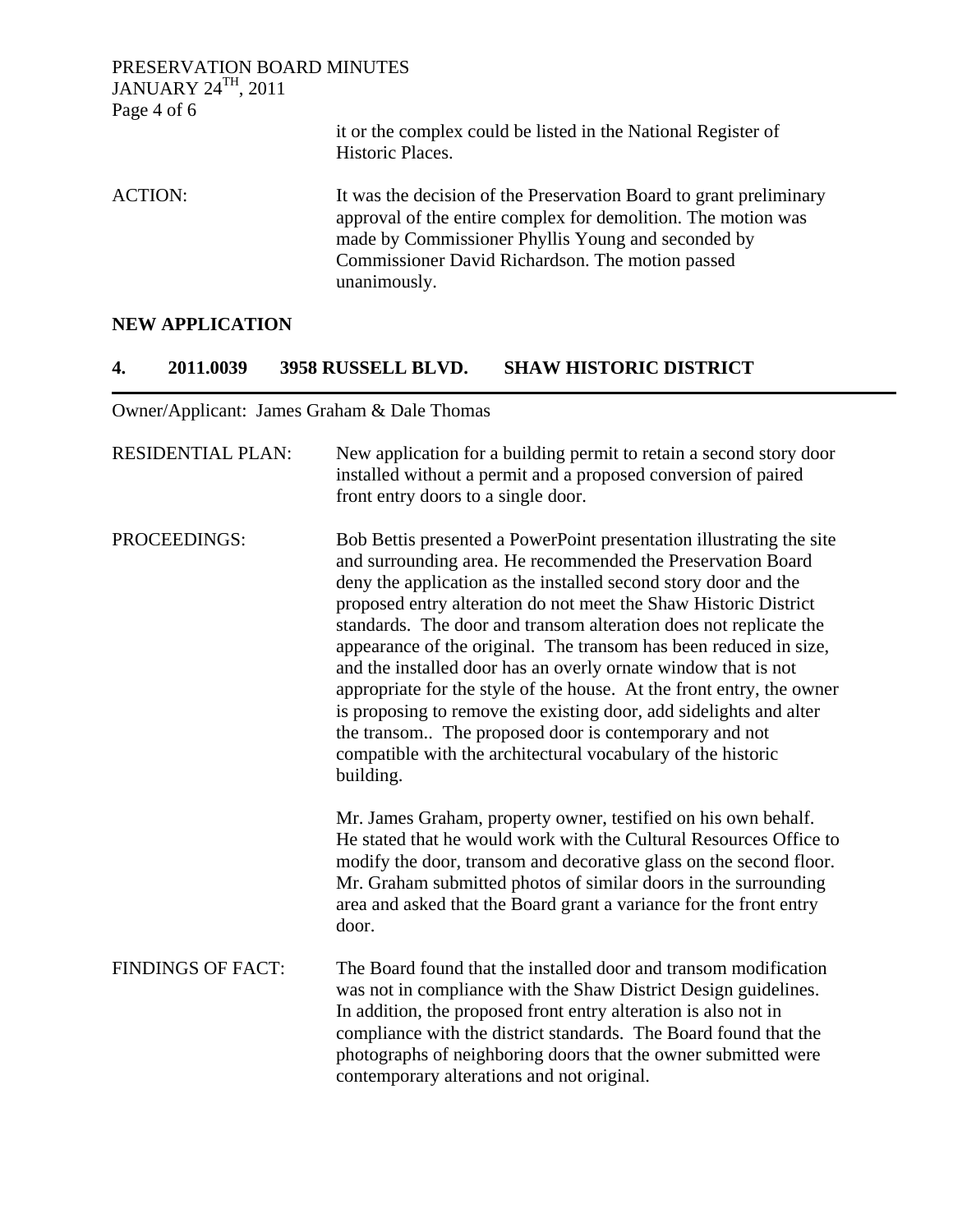ACTION: It was the decision of the Preservation Board to uphold the Staff's denial as the finished and proposed work does not comply with the Shaw Historic District Standards. The motion was made by Commissioner David Visintainer and seconded by Commissioner Melanie Fathman. The motion passed unanimously.

### **APPEAL OF STAFF DENIAL**

#### **5. 2010.1944 3631 FLAD AVE. SHAW HISTORIC DISTRICT**

Owner/Applicant: Randall & Wynne Moskop

| <b>RESIDENTIAL PLAN:</b> | Appeal of the staff denial of an application for a building permit to<br>construct a shed and modify a rear porch.                                                                                                                                                                                                                                                                                                                                                                                                                                                                                                                                                                                                                                                         |
|--------------------------|----------------------------------------------------------------------------------------------------------------------------------------------------------------------------------------------------------------------------------------------------------------------------------------------------------------------------------------------------------------------------------------------------------------------------------------------------------------------------------------------------------------------------------------------------------------------------------------------------------------------------------------------------------------------------------------------------------------------------------------------------------------------------|
| PROCEEDINGS:             | Bob Bettis presented a PowerPoint presentation illustrating the site<br>and surrounding area. He entered into the record Ordinances<br>#64689 and #59400; a sample of the material for the shed, a<br>support letter from a neighbor and an explanatory narrative<br>submitted by the owner. Mr. Bettis recommended that the<br>Preservation Board uphold the staff's denial as the proposed work<br>does not meet the Shaw Historic District standards. The proposed<br>shed is contemporary and does not fit within the character of the<br>home or the neighborhood. Its location on the east side of the<br>house makes it highly visible. The only method of screening the<br>shed is a six foot wooden fence which is not considered to be a<br>permanent structure. |
|                          | Mr. Randall Moskop, property owner and architect, testified on his<br>own behalf and asked the Board for a variance.                                                                                                                                                                                                                                                                                                                                                                                                                                                                                                                                                                                                                                                       |
| <b>FINDINGS OF FACT:</b> | The Board found that the shed is not prominently visible from the<br>street. In addition, the alteration to the rear porch will not have a<br>strong visual impact on the street. The Board found that<br>the proposed shed and rear porch alterations are not incompatible<br>with the Shaw Historic District Standards.                                                                                                                                                                                                                                                                                                                                                                                                                                                  |
| <b>ACTION:</b>           | It was the decision of the Preservation Board to overturn the<br>Staff's denial and approve the application for a building permit to<br>construct a shed and modify the rear porch as it is not prominently<br>visible. The motion was made by Commissioner David Richardson<br>and seconded by Commissioner David Visintainer. The motion<br>passed unanimously.                                                                                                                                                                                                                                                                                                                                                                                                          |